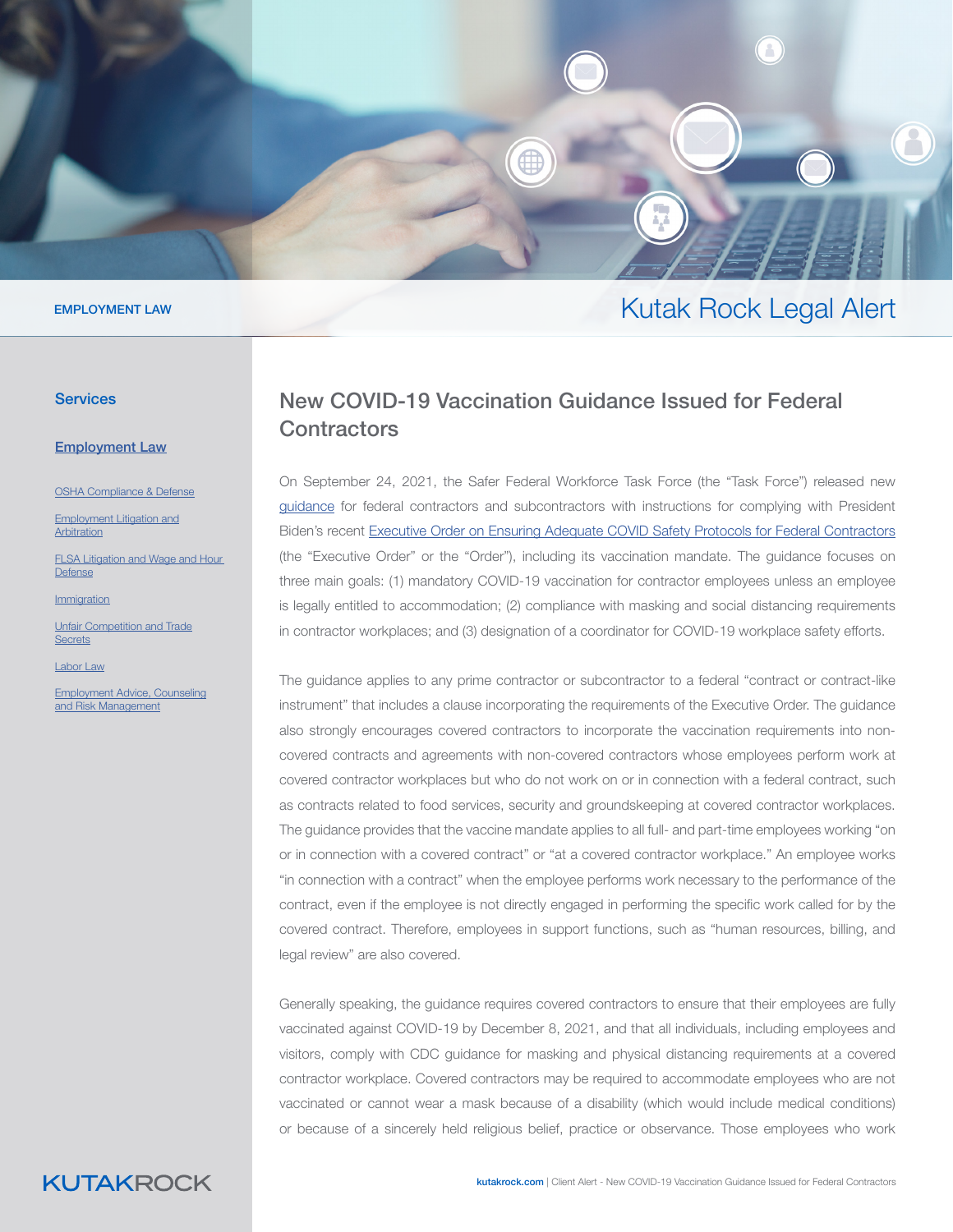# **KUTAKROCK**

#### Page 2

remotely will not need to comply with the masking and physical distancing requirement, but they must comply with the vaccination requirement if they are performing work in connection with the federal contract.

#### Other noteworthy directives in the guidance include:

- Employees are considered "fully vaccinated" two weeks after they receive the second dose in a two-dose series, or two weeks after they receive a single-dose vaccine.
- Employees working outside of the United States are not required to be vaccinated.
- The vaccination requirement applies to employees who have had a prior COVID-19 infection.
- New employees must be fully vaccinated within 60 days of beginning work on a covered contract or at a covered workplace.
- Requests for "medical accommodation" or "medical exceptions" should be treated as requests for a disability accommodation.
- Covered contractors may choose to provide vaccinations at their workplaces, but they are not required to do so. Covered contractors must ensure their employees are aware of convenient opportunities to get vaccinated.
- Agency heads may approve "urgent, mission-critical" exceptions that would allow employees to begin work on a covered contract or at a covered workplace before becoming fully vaccinated; however, these employees must be fully vaccinated within 60 days of beginning work, and they must comply with masking and physical distancing requirements for individuals who are not fully vaccinated.
- Fully vaccinated individuals must wear masks indoors in areas of high community transmission, but not in low or moderate community transmission areas; unvaccinated individuals must always wear a mask indoors. Contractors may provide written exemptions to mask wearing and/or physical distancing consistent with CDC guidelines; for example, when an individual is alone in an office with floor-to-ceiling walls and a closed door; when eating or drinking; for employees engaged in highintensity activities; or where the mask could get wet.
- The requirements also apply to all lower-tier subcontractors, except for subcontracts solely for the provision of products.

### **KUTAKROCK**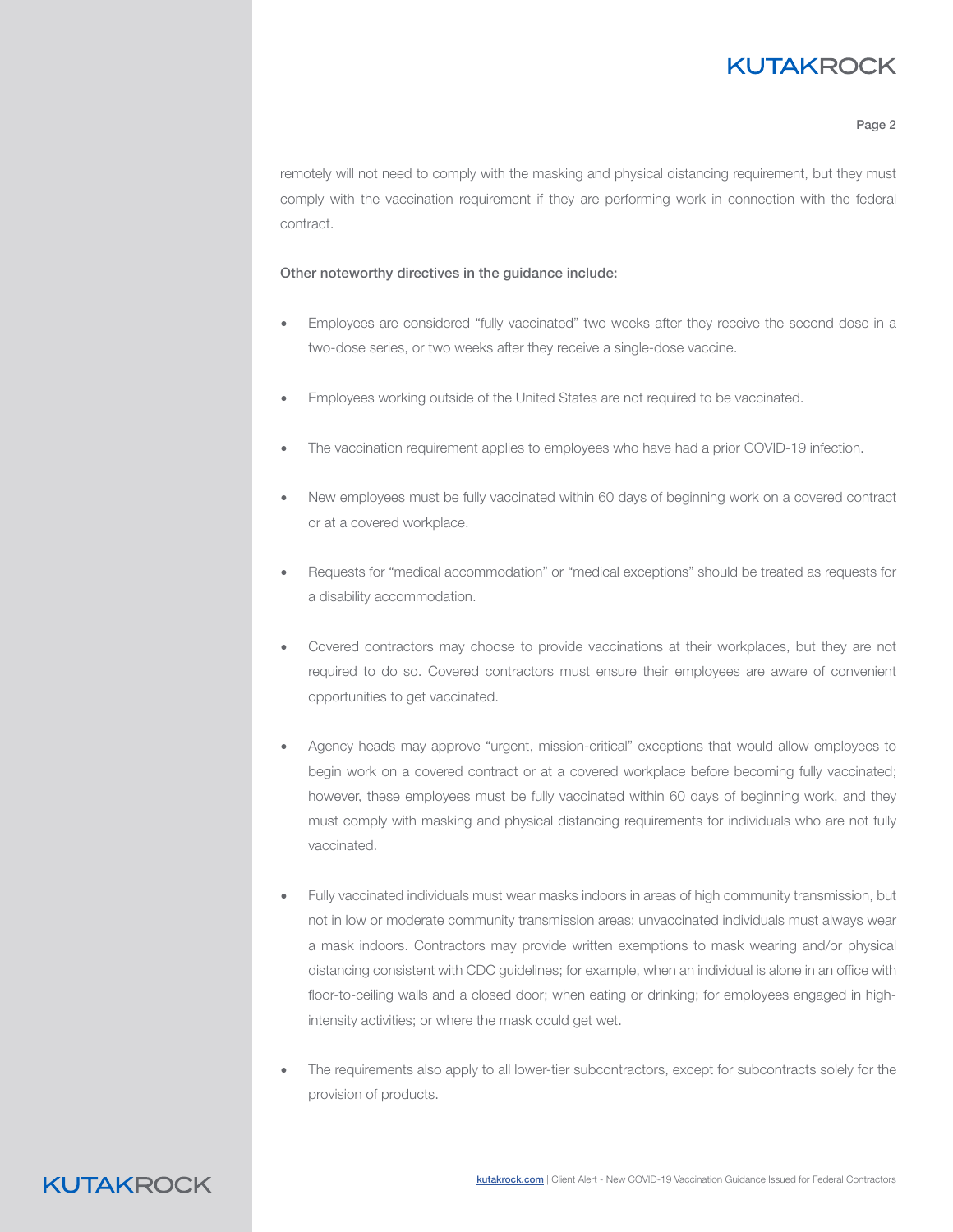## **KUTAKROCK**

Page 3

- The Order applies to small businesses.
- Contractor employees likely to be present during the period of performance of a covered contract on only one floor or a separate area of a covered contractor workplace still are subject to the vaccination requirement unless the covered contractor can affirmatively determine that none of those employees will come into physical contact with a covered contractor employee during the period of performance of a covered contract. This includes interactions through use of common areas such as lobbies, elevators, stairwell, meeting rooms, kitchens, dining areas and parking garages.

Covered contractors also must designate a coordinator to implement COVID-19 workplace safety protocols. The designated coordinator must ensure that information on required COVID-19 workplace safety protocols is provided to covered employees and others likely to be present at the workplace, including communicating the required safety protocols by email, websites, memoranda, flyers or other means, and posting signage at the workplace. This includes communicating the COVID-19 workplace safety protocols and requirements related to masking and physical distancing to visitors and all other individuals present at the workplace. The designated coordinator also must ensure that employees comply with the guidance requirements relating to showing proper vaccination documentation.

#### *Implementation of the Executive Order*

For contracts awarded before October 15, 2021, where performance is ongoing, the new requirements must be incorporated into the contract at the point at which an option is exercised or an extension is made. For new contracts, the requirements must be incorporated into all contracts awarded on or after November 14, 2021.

The Federal Acquisition Regulatory Council (the "FAR Council"), the Department of Defense ("DoD") and the General Services Administration ("GSA") also took steps to implement the requirements of the Order. On September 30, 2021, the FAR Council issued the new [FAR clause and a memorandum](https://www.whitehouse.gov/wp-content/uploads/2021/09/FAR-Council-Guidance-on-Agency-Issuance-of-Deviations-to-Implement-EO-14042.pdf), which provides guidance to agencies on how to implement the new clause and encourages them to act expeditiously to issue their deviations so the contracting officers may begin to apply the new clause on or before October 15th.

On October 1, 2021, the DoD published Class Deviation [2021-O0009](https://www.acq.osd.mil/dpap/policy/policyvault/USA001998-21-DPC.pdf), which provides guidance to DoD contracting officers on incorporating the new deviation clause. The class deviation states that DoD contracts are subject to the same timeline as originally set forth in the Order with one notable difference—the deviation states contracting officers may implement the clause in solicitations and contracts issued before October 15; however, when modifying existing contracts the contracting officers must use a bilateral modification method to incorporate the clause. This language may allow the

### **KUTAKROCK**